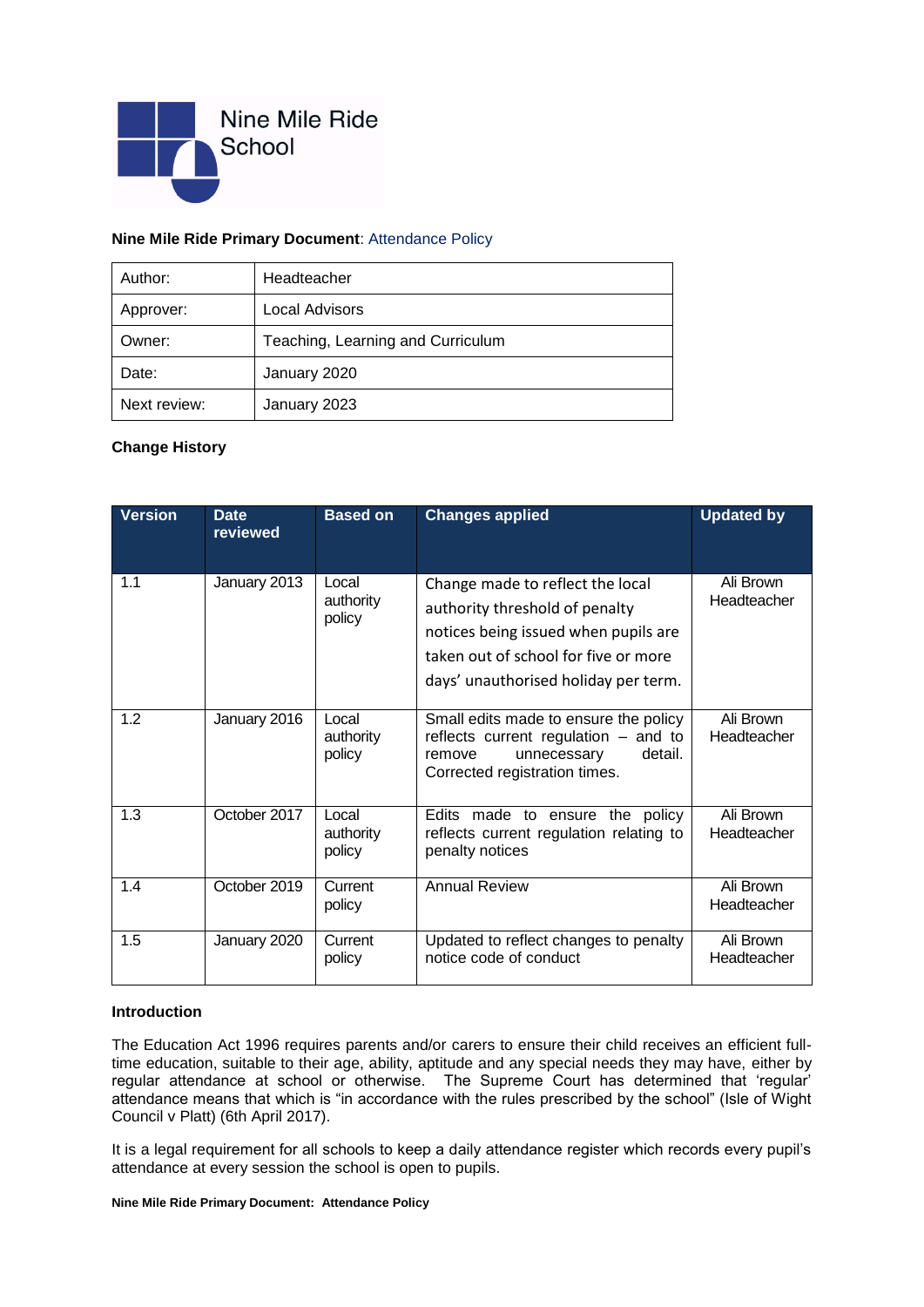## **Commitment to Attendance**

The staff of Nine Mile Ride Primary School are committed, in partnership with the parents/carers, pupils, Local Advisors, The Circle Trust and the Local Authority to creating a school which provides the best education possible for young people.

Regular attendance is key to achieving this. Research clearly demonstrates the link between regular attendance and educational progress and attainment. As a school, we want to work with our parents/carers to ensure that their/our children achieve maximum possible attendance and that any problems that prevent this are identified and acted on promptly. Regular school attendance at Nine Mile Ride primary School will set pupils up for positive attendance throughout their school life.

## **Expectations**

Nine Mile Ride must take the attendance register at the start of each morning session and during each afternoon session that they are open. On each occasion they must record whether every pupil was:

- present:
- absent;
- present at approved educational activity; or
- unable to attend due to exceptional circumstances.

The school must also record whether the absence of a compulsory school-age pupil was authorised or not. There is no requirement to authorise/unauthorised absence of non-compulsory school-age pupils but Nine Mile Ride Primary still uses the national attendance and absence codes to help identify/monitor vulnerable children.

At Nine Mile Ride Primary, we expect that all pupils will:

- Attend school regularly;
- Attend school punctually;
- Attend appropriately prepared for the day;
- Discuss promptly with their class teacher or an appropriate member of staff any problems that may affect their school attendance.

We hope that all parents/carers will:

- Ensure they are fully aware of the school's attendance policy, their legal responsibilities with regards to their child's education and the requirement to ensure their child's regular attendance at school;
- Ensure their child attends school every day throughout the academic year unless school has approved the leave of absence;
- Ensure their child arrives punctually and prepared for the school day;
- Telephone the school each day if their child is unable to attend due to illness or any other unavoidable circumstance;
- Provide an explanation for the absence when their child returns to school, including providing medical evidence where requested;
- Avoid making medical, dental or other appointments during the school day;
- Notify school of any issues that may affect their child's attendance;
- Advise school immediately of any changes to contact details.

School staff will:

- Provide a welcoming atmosphere;
- Provide a safe learning environment;
- Ensure Registers are taken promptly at 8:40 a.m. for Ks2 and 8: 45a.m for FS and KS1 and again at the start of the afternoon session;
- Contact parents/carers when a pupil has failed to arrive at school and where no message explaining absence has been received by 9:15a.m;
- Send a request to parents/carers where a pupil's absence is unexplained;
- Provide parents/carers with their child's percentage attendance at regular intervals (parents' evenings, end of term/year reports etc);
- Work with parents/carers when there are concerns over a pupil's lack of regular attendance;

#### **Nine Mile Ride Primary Document: Attendance Policy**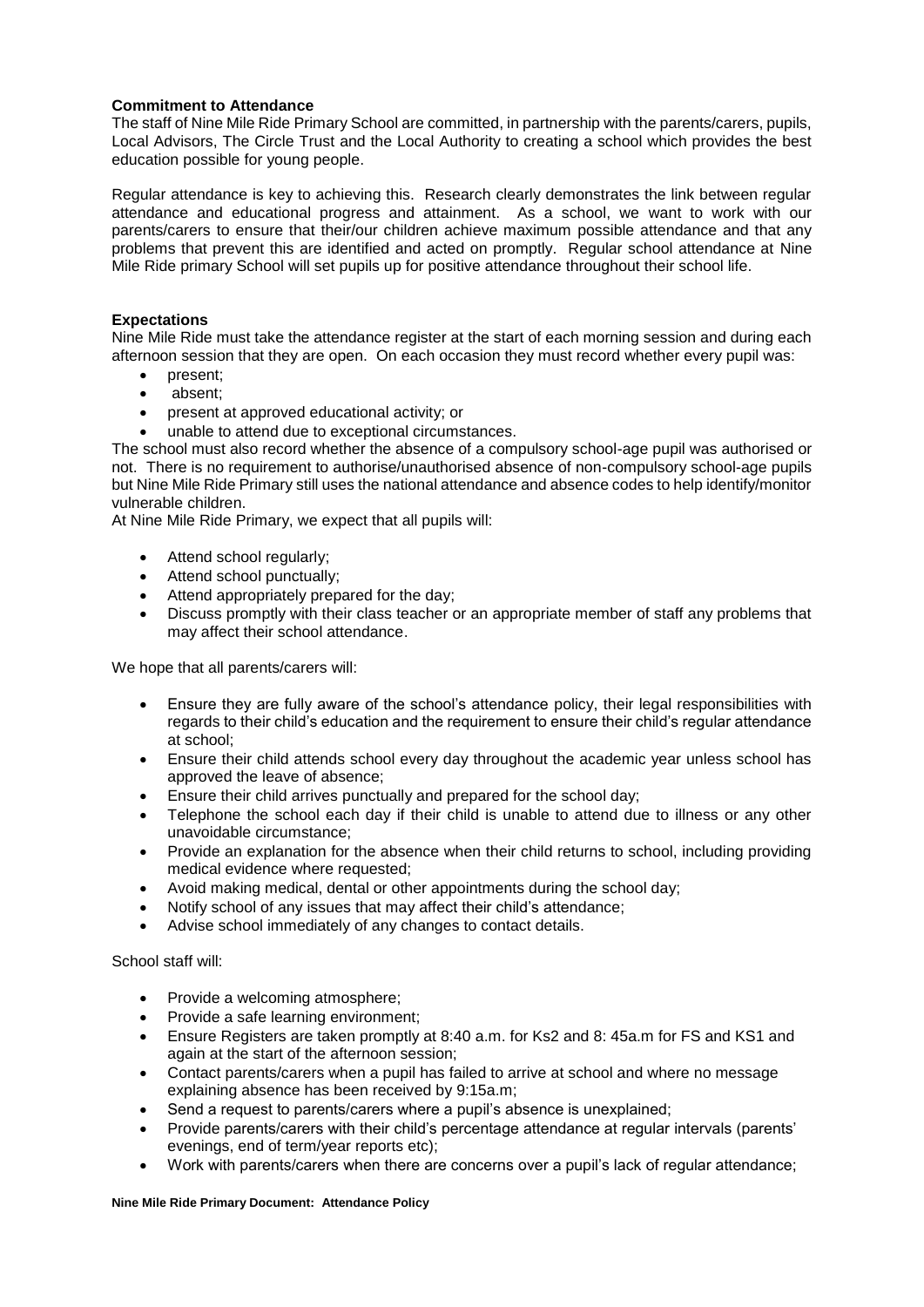Monitor any child who fails to attend school regularly or has missed 10 school sessions or more without permission: this being a legal requirement; and where absences persist then a formal referral should be made to the Education Welfare Service which may result in the issue of a Penalty Notice or prosecution in the Magistrates' Court.

## **Authorised and Unauthorised Absence**

Authorised absence is when the school accepts the explanation offered as satisfactory justification for the absence or has given approval in advance.

Unauthorised absence is when school does not accept an explanation as being reasonable justification for the absence, or when no explanation has been provided despite a written request being sent to parents/carers, or when the headteacher has not approved a parent's/carer's request for leave of absence.

Parents/carers should be aware that it is the headteacher's decision whether to authorise an absence or not. In the case of long term or frequent absences due to illness or a medical condition, supporting medical evidence may be requested. This could be in the form of a date stamped compliment slip from a doctor's surgery or a copy of a prescription. (Please note that the school is not asking any parent to incur a charge for such information and will not be liable for any cost.)

# **Pupils Leaving During the School Day**

- Pupils are not allowed to leave the premises without prior permission from the school;
- Parents/carers (where possible) should try to arrange medical and other appointments outside of school time; Parents/carers are requested to confirm the reason for any planned absence, the time of leaving and the expected return time;
- Pupils must be signed out at reception on leaving the school and signed back in on their return;
- When a pupil is being collected from school, parents/carers are requested to report to the school office before the pupil is allowed to leave the site;
- If a pupil leaves the school site without permission their parents/carers will be contacted. Should the school be unable to make contact with the family it may be appropriate, in certain circumstances, to contact the Police and register the pupil as a missing person or contact Social Services.

## **Term Time Leave of Absence**

Nine Mile Ride Primary School believes that term time absences should be actively discouraged. Our purpose is to ensure pupils achieve their full potential and there is a clear link between poor attendance and underachievement; however, the school also recognises that there may be occasions when a parent/carer considers there are extenuating or compassionate reasons for such absence. The law has removed the right for schools to grant up to 10 days' leave of absence in special circumstances for the purposes of a family holiday and there is no automatic right to take any leave or holiday in term time. As outlined in the Education (Pupil Registration) (England) (Amendment) Regulations 2013, the Headteacher can only grant leave of absence if the circumstances are considered 'exceptional' in which case the pupil's absence will be authorised.

The school holiday dates, INSET days and other important dates are published on the school's website and parents/carers are asked to note these when planning holidays and family events. If there are exceptional reasons for requesting leave of absence during term time, the following procedures will apply:

- The parent/s or carer/s with whom the pupil normally resides must complete and submit a Leave of Absence (holiday) form at least one month in advance of the requested absence. Forms are available from the School Office or can be downloaded from the website. The headteacher (or person authorised to do so on the headteacher's behalf) will consider the application and will decide whether or not the application can be granted on the basis of 'exceptional' circumstances. Each application will be considered on a case-by-case basis depending upon the specific circumstances of the particular application. School will endeavour to respond within 5 working days to the parent/s or carer/s who submitted the application.
- Where leave of absence is granted, the pupil's absence will be authorised.
- A one-off period of irregular attendance, such as an unauthorised period of leave in term time, can result in a referral being made to the Education Welfare Service and this may result in the issuing of a Penalty Notice in accordance with Wokingham Borough Council's Code of Conduct.

### **Nine Mile Ride Primary Document: Attendance Policy**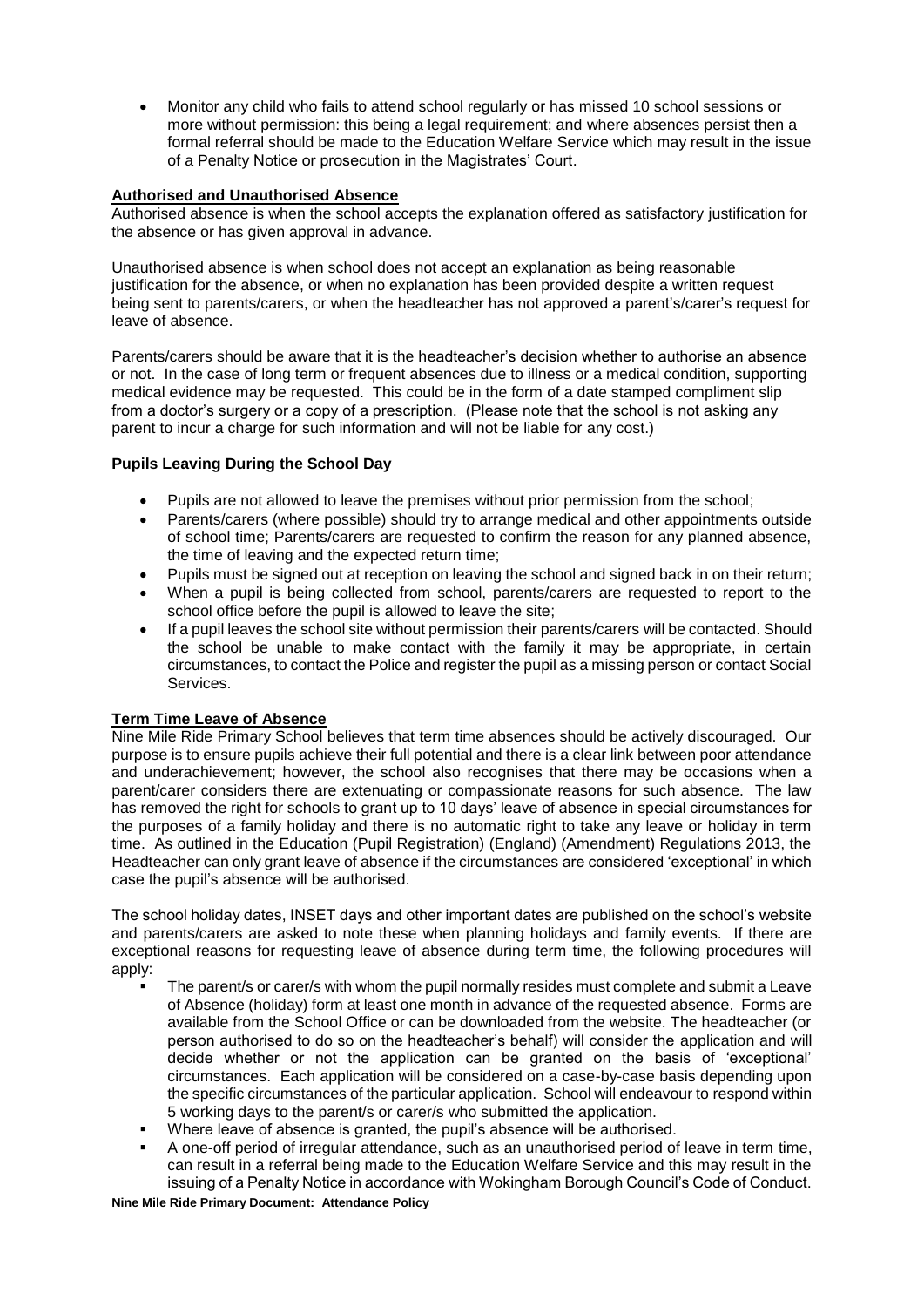The amount payable on issue of a Penalty Notice is £60 per parent/carer, per child if paid within 21 days of receipt of the Notice, rising to £120 if paid between 22 and 28 days (Figures correct as of 22.01.20).

**If a Penalty Notice remains unpaid after 28 days the matter may result in each parent/carer** being liable for prosecution in the Magistrates Court for failure to ensure their child's regular attendance at school contrary to Section 444 of the Education Act 1996.

### **Punctuality/Lateness**

It is crucial that children arrive at school on time for registration at the beginning of the day. Lateness into school causes disruption to that individual's learning and to that of the other pupils in the class. It is paramount therefore that all pupils arrive at school on time. For school pupils and parents/carers the grounds are open at 8.30am.

Registration takes place at 8.40am for Key Stage 2 children and at 8:45am for Foundation Stage and Key Stage 1 children. The morning attendance register is taken at the start of the morning session with the register closing 30 minutes after the start of the session. Any pupil who arrives after that will be recorded as late to school or unauthorised depending on the time. Persistent lateness by a pupil will initially be followed up by school staff and if not resolved will be referred to the Education Welfare Service.

Nine Mile Ride Primary will adhere to the Penalty Notice Code of Conduct which states that if a child is absent for ten sessions or more in a ten week period (spanning two terms); ten unauthorised lates in a ten week period; or is found in a public place whilst excluded, the parent/carer may be issued with a penalty notice.

### **Changing Schools**

If a family decides to send their child to a different school, they must inform the school in writing as soon as possible. A pupil will not be removed from the school roll until the following information has been received and investigated:

- The date the pupil will be leaving the school and starting the next
- The address of the new school
- A new home address, if appropriate, is supplied

The pupil's school records will then be sent to the new school. If the school has not been informed of the above information, the family will be referred to Education Welfare and after four weeks the pupil will be registered on the Department for Education website as a pupil missing education.

### **Elective Home Education**

Parents/carers have a duty to ensure that their child/ren receive a suitable full-time education either by regular attendance at school or otherwise. The law does allow parents/carers to choose to educate children at home instead of sending them to school and this is known as Elective Home Education.

Should parents/carers wish to follow this route then this needs to be put in writing to the headteacher with a request that their child is removed from the school roll. School will then inform the Education Welfare Service and arrangements will be made to inspect the education put in place at home.

### **Failure to ensure regular school attendance**

If concerns regarding attendance arise, the school will (in the first instance) discuss this with the parent via letter or phone call. Should no improvement be seen, and the concerns remain, a more formal letter will be issued to the parent/carer. Any parent/carer whose child is identified as a cause for concern may be invited to attend an attendance meeting at school. Following this, if there is no improvement in school attendance, the school will refer the family to the Education Welfare Officer (EWO) who will work in partnership with school and parents/carers in support of pupils who are failing to attend school on a regular basis.

Education Welfare may also issue a Penalty Notice to parents/carers who are failing to secure their child's regular school attendance and are not engaging with supportive measures to improve attendance proposed by the school. Before a Penalty Notice is issued, parents are likely to be warned of their liability to receive such a notice.